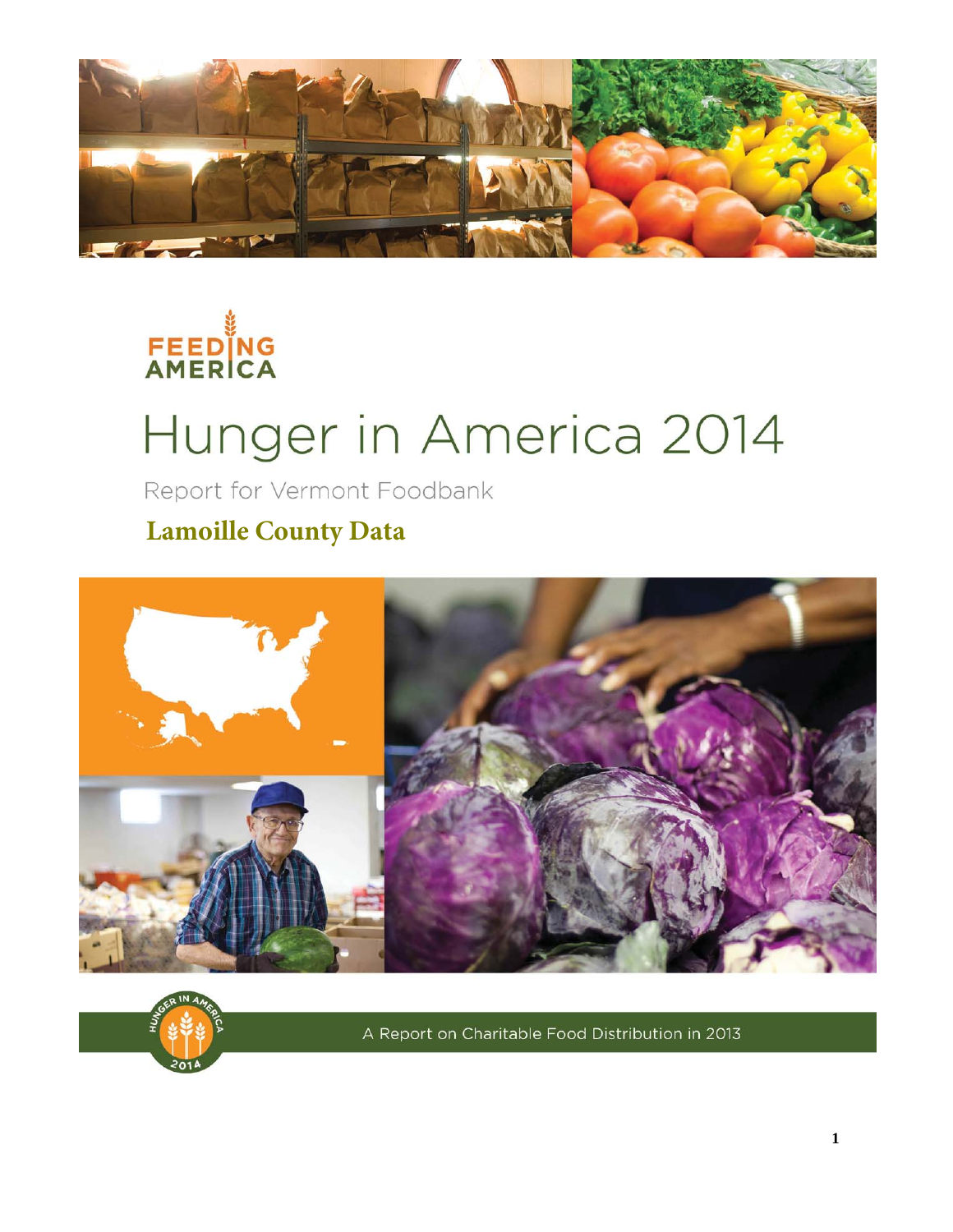|                                                   |       | <b>Percentage</b> |                                   |
|---------------------------------------------------|-------|-------------------|-----------------------------------|
| <b>Characteristic</b>                             | Count | <b>Estimate</b>   | <b>Margin of Error</b><br>$(+/-)$ |
| <b>Partner Agency by Type</b>                     |       |                   |                                   |
| Faith-based or located in a religious institution | и     | 8.3%              | 14.6%                             |
| Not faith-based                                   | 11    | 91.7%             | 8.3%                              |
| Total excluding nonresponse                       | 12    | 100.0%            |                                   |
| <b>Number of Programs by Type</b>                 |       |                   |                                   |
| Meal                                              | 4     | 22.2%             | 17.5%                             |
| Grocery                                           | 8     | 44.4%             | 21.0%                             |
| Food-related benefits                             |       | 5.6%              | 9.7%                              |
| Non-food                                          | 5     | 27.8%             | 18.9%                             |
| <b>Total excluding nonresponse</b>                | 18    | 100.0%            |                                   |

|                                                                            | <b>Median</b> | <b>Sum</b>      | <b>Margin of</b><br>$Error(+/-)$ |
|----------------------------------------------------------------------------|---------------|-----------------|----------------------------------|
| <b>Agency Staffing</b>                                                     |               |                 |                                  |
| Agency full-time equivalent staff at time of survey                        | 3             | 155             | 203                              |
|                                                                            | Count         | <b>Estimate</b> | <b>Margin Of</b><br>$Error(+/-)$ |
| Number of agencies with no full-time equivalent staff at time of<br>survey | 3             | 25.0%           | 22.9%                            |

|                                            | <b>Median</b> | <b>Sum</b> | Margin of<br>$Error(+/-)$ |
|--------------------------------------------|---------------|------------|---------------------------|
| <b>Program Volunteers</b>                  |               |            |                           |
| Number of program volunteers (weekly)      |               | 273        | 259                       |
|                                            | Min           | Max        | <b>Median</b>             |
| Total volunteer hours per week per program | 0             | 500        | 70                        |

| Average Percentage of Program Volunteers by Age |       |
|-------------------------------------------------|-------|
| 18 and younger                                  | 3.7%  |
| 19-59                                           | 32.0% |
| 60 and older                                    | 64.3% |
| <b>Total excluding nonresponse</b>              | 100%  |
|                                                 |       |

|                                                               |       | Percentage      |                                  |
|---------------------------------------------------------------|-------|-----------------|----------------------------------|
|                                                               | Count | <b>Estimate</b> | <b>Margin of</b><br>$Error(+/-)$ |
| <b>Program Challenges</b>                                     |       |                 |                                  |
| Difficulty obtaining volunteers (some or a lot of difficulty) | 4     | 57.1%           | 39.3%                            |
| Difficulty retaining volunteers (some or a lot of difficulty) |       | 28.6%           | 35.8%                            |

Areas of volunteer/staff training needs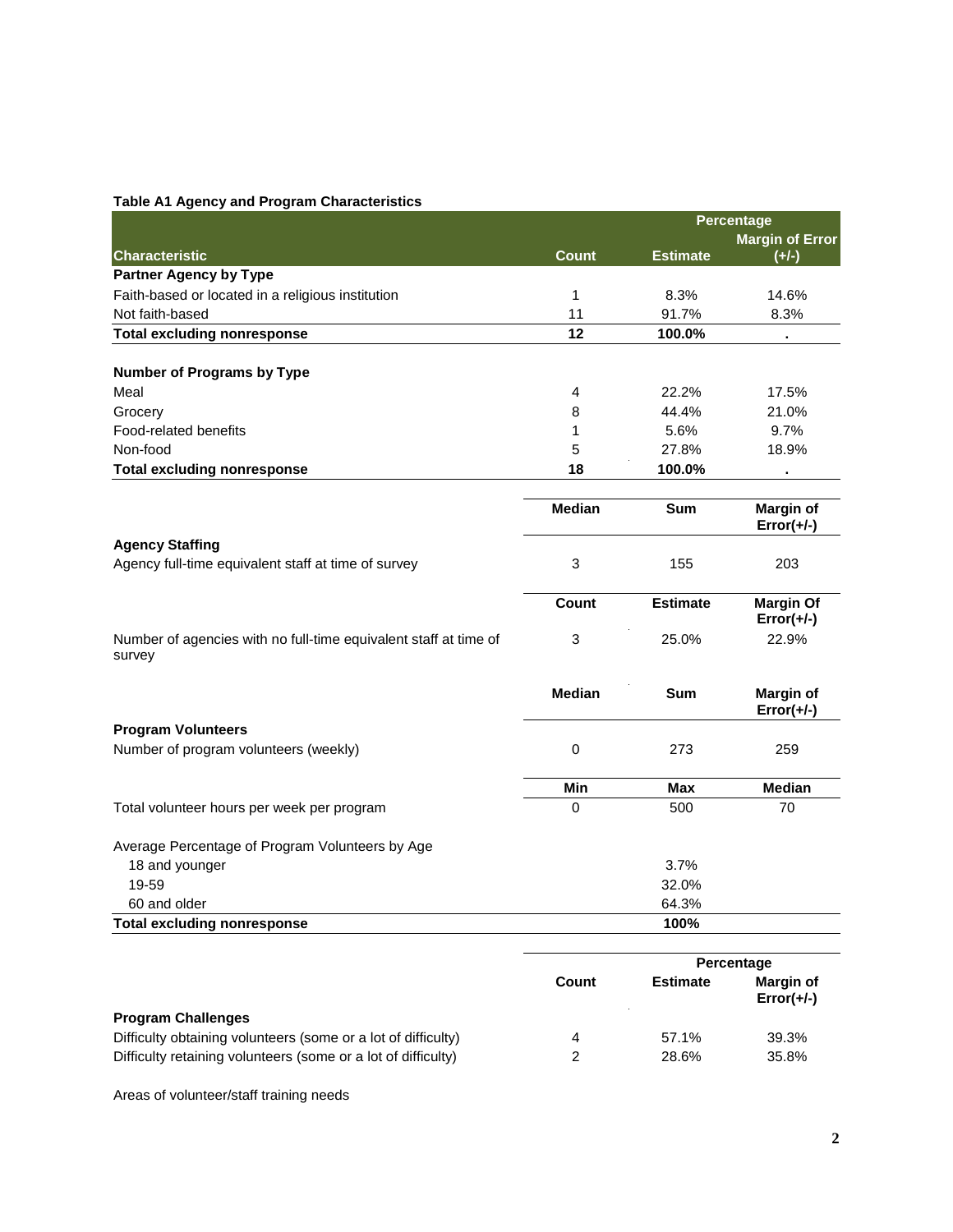|                                                           |       |                 | <b>Percentage</b>                 |
|-----------------------------------------------------------|-------|-----------------|-----------------------------------|
| <b>Characteristic</b>                                     | Count | <b>Estimate</b> | <b>Margin of Error</b><br>$(+/-)$ |
| Accessing local food resources                            |       | 7.7%            | 13.7%                             |
| Food safety and sanitation                                | 3     | 23.1%           | 21.7%                             |
| Advocacy training                                         | 3     | 23.1%           | 21.7%                             |
| Client choice                                             | 0     | $0\%$           | 0%                                |
| Food Stamp (SNAP) application assistance and outreach     |       | 7.7%            | 13.7%                             |
| Fundraising/grant writing                                 | 5     | 38.5%           | 25.0%                             |
| Nonprofit management / board governance                   | 3     | 23.1%           | 21.7%                             |
| Nutrition education                                       | 5     | 38.5%           | 25.0%                             |
| Social media                                              |       | 7.7%            | 13.7%                             |
| Summer feeding                                            |       | 7.7%            | 13.7%                             |
| Technology assistance                                     |       | 7.7%            | 13.7%                             |
| Volunteer recruitment/retention/staff succession planning | 3     | 23.1%           | 21.7%                             |

|                                                      | Count                |                                        |                                          |
|------------------------------------------------------|----------------------|----------------------------------------|------------------------------------------|
|                                                      | <b>No Volunteers</b> | Half of total<br>volunteers or<br>less | More than half<br>of total<br>volunteers |
| <b>Source of Program Volunteers</b>                  |                      |                                        |                                          |
| Connected to Agency                                  | 0                    | 6                                      |                                          |
| Religious groups                                     |                      |                                        |                                          |
| United Way                                           |                      |                                        |                                          |
| <b>Other Civic/Nonprofit</b>                         |                      | 3                                      |                                          |
| Companies or business groups                         |                      | 3                                      |                                          |
| Kindergarten through 12th grade school programs      |                      | 4                                      |                                          |
| Colleges/Universities                                |                      | 3                                      |                                          |
| Court-ordered community service                      |                      |                                        |                                          |
| Clients                                              |                      | 3                                      |                                          |
| Volunteers connected to food bank                    | 6                    |                                        |                                          |
| Some Other Source                                    |                      | 2                                      |                                          |
| Average Percentage of Total Program Food Distributed |                      |                                        |                                          |

| 60.1%  |
|--------|
| 4.2%   |
| 5.9%   |
| 29.8%  |
| 100.0% |
|        |

|                                                                                       |       | Percentage      |                           |
|---------------------------------------------------------------------------------------|-------|-----------------|---------------------------|
|                                                                                       | Count | <b>Estimate</b> | Margin of<br>$Error(+/-)$ |
| <b>Program Access to Vehicles</b>                                                     |       |                 |                           |
| Owns truck(s), van(s), or car(s) for pickups                                          | 4     | 44.4%           | 32.7%                     |
| Rents/leases truck(s), van(s), or car(s) for pickups                                  | 0     | $0\%$           | $0\%$                     |
| Depends on personal truck(s), van(s), or car(s) of staff or<br>volunteers for pickups | 5     | 50.0%           | 30.6%                     |
| Works with other programs to share the responsibility for pickups                     | 0     | $0\%$           | $0\%$                     |
| Food and groceries are delivered to program                                           | 6     | 66.7%           | 31.0%                     |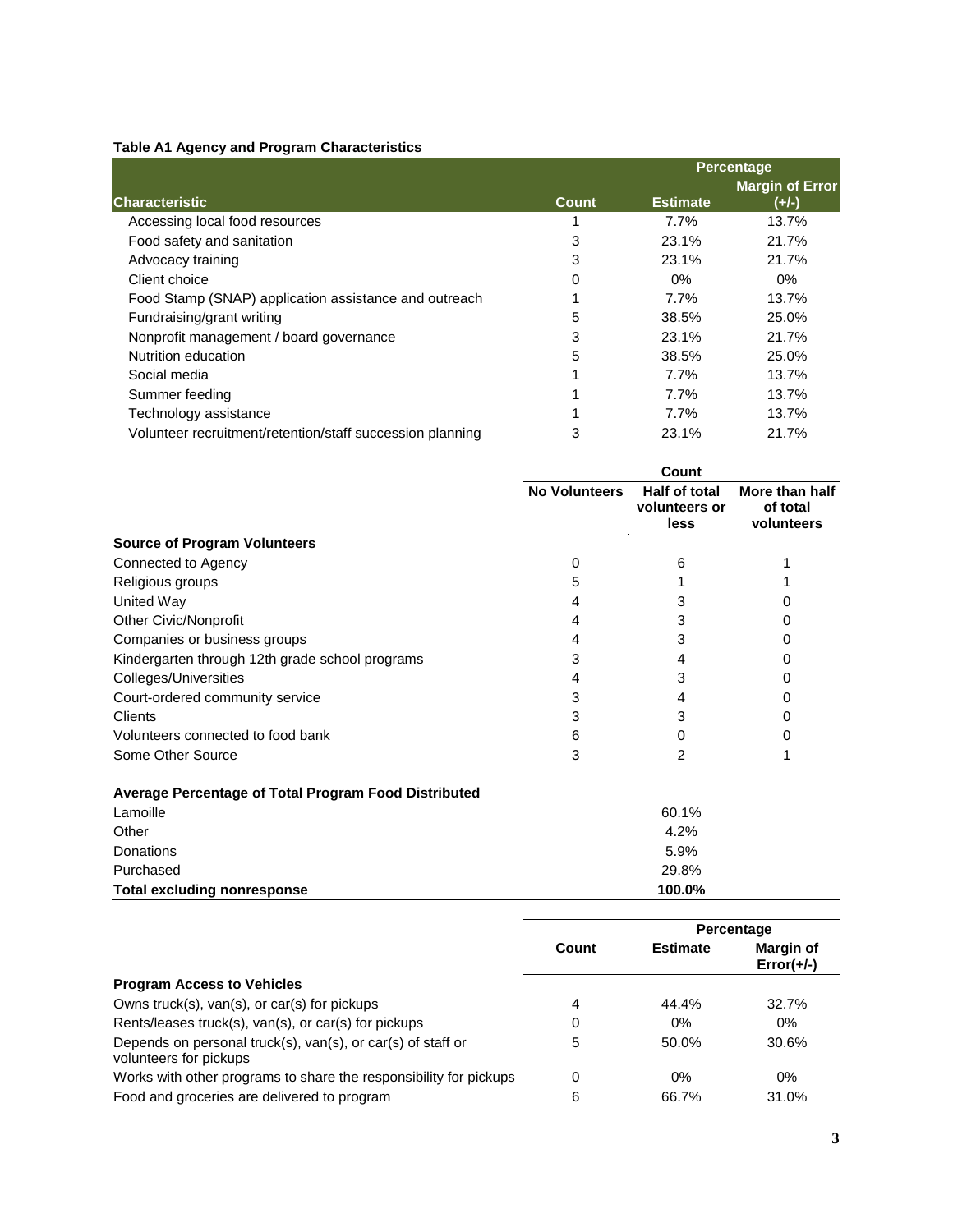|                                                                        | Percentage              |                 |                        |
|------------------------------------------------------------------------|-------------------------|-----------------|------------------------|
|                                                                        |                         |                 | <b>Margin of Error</b> |
| <b>Characteristic</b>                                                  | <b>Count</b>            | <b>Estimate</b> | $(+/-)$                |
|                                                                        |                         |                 |                        |
| Program Reported Changes in Demand and Supply in the<br>Past 12 months |                         |                 |                        |
| Volume of clients compared to prior year                               |                         |                 |                        |
| Saw any increase                                                       | $\overline{7}$          | 58.3%           | 26.7%                  |
| About the same                                                         | 5                       | 41.7%           | 26.7%                  |
| Saw any decrease                                                       | 0                       | 0%              | 0%                     |
| <b>Total excluding nonresponse</b>                                     | 12                      | 100.0%          |                        |
| Food available to meet needs of clients                                |                         |                 |                        |
| More food than needed                                                  | 2                       | 16.7%           | 20.2%                  |
| Enough food to meet needs                                              | 10                      | 83.3%           | 16.7%                  |
| Less food than needed                                                  | 0                       | 0%              | 0%                     |
| <b>Total excluding nonresponse</b>                                     | 12                      | 100.0%          |                        |
|                                                                        |                         |                 |                        |
| Programs Turning Clients Away in the Past 12 Months                    |                         |                 |                        |
| Programs turning clients away for any reason                           | 1                       | 9.1%            | 16.5%                  |
| Programs turning clients away frequently or occasionally due to        |                         |                 |                        |
| Program ran out of food                                                | 0                       | 0%              | 0%                     |
| Clients came more often than program rules allow                       | 0                       | 0%              | 0%                     |
| Client lived outside the program's service area                        | 0                       | 0%              | 0%                     |
| No ID                                                                  | 0                       | 0%              | 0%                     |
| Income too high                                                        | 0                       | 0%              | 0%                     |
| Other                                                                  | 0                       | 0%              | 0%                     |
|                                                                        |                         |                 |                        |
| <b>Program Restrictions</b>                                            |                         |                 |                        |
| Any Type Of Service Restriction                                        | 7                       | 58.3%           | 26.7%                  |
| Daily                                                                  | 1                       | 8.3%            | 15.0%                  |
| Weekly                                                                 | 1                       | 8.3%            | 15.0%                  |
| Monthly                                                                | 5                       | 41.7%           | 26.7%                  |
| Quarterly/Seasonally                                                   | 0                       | 0%              | 0%                     |
| Annually                                                               | 0                       | 0%              | 0%                     |
|                                                                        |                         |                 |                        |
| <b>Agency Nutrition and Health Services</b>                            |                         |                 |                        |
| Agencies that provide any type of nutrition services                   | 7                       | 58.3%           | 26.1%                  |
| Fliers or written materials                                            | 4                       | 33.3%           | 24.9%                  |
| Cooking classes or demonstrations                                      | 3                       | 25.0%           | 22.9%                  |
| Nutrition workshops or classes or meetings with dietitians             | 5                       | 41.7%           | 26.1%                  |
| Referrals                                                              | 6                       | 50.0%           | 26.4%                  |
| Other                                                                  | $\overline{c}$          | 16.7%           | 19.7%                  |
| Agencies that do not provide any type of nutrition services            | 5                       | 41.7%           | 26.1%                  |
| <b>Total excluding nonresponse</b>                                     | 12                      | 100.0%          |                        |
|                                                                        |                         |                 |                        |
| For those offering nutrition services how many led by:                 |                         |                 |                        |
| <b>Agency Staff</b>                                                    | 6                       | 85.7%           | 14.3%                  |
| Agency volunteers                                                      | $\overline{\mathbf{c}}$ | 40.0%           | 51.7%                  |
| Local nutritionists or other health professionals in partnership       | 3                       | 60.0%           | 40.0%                  |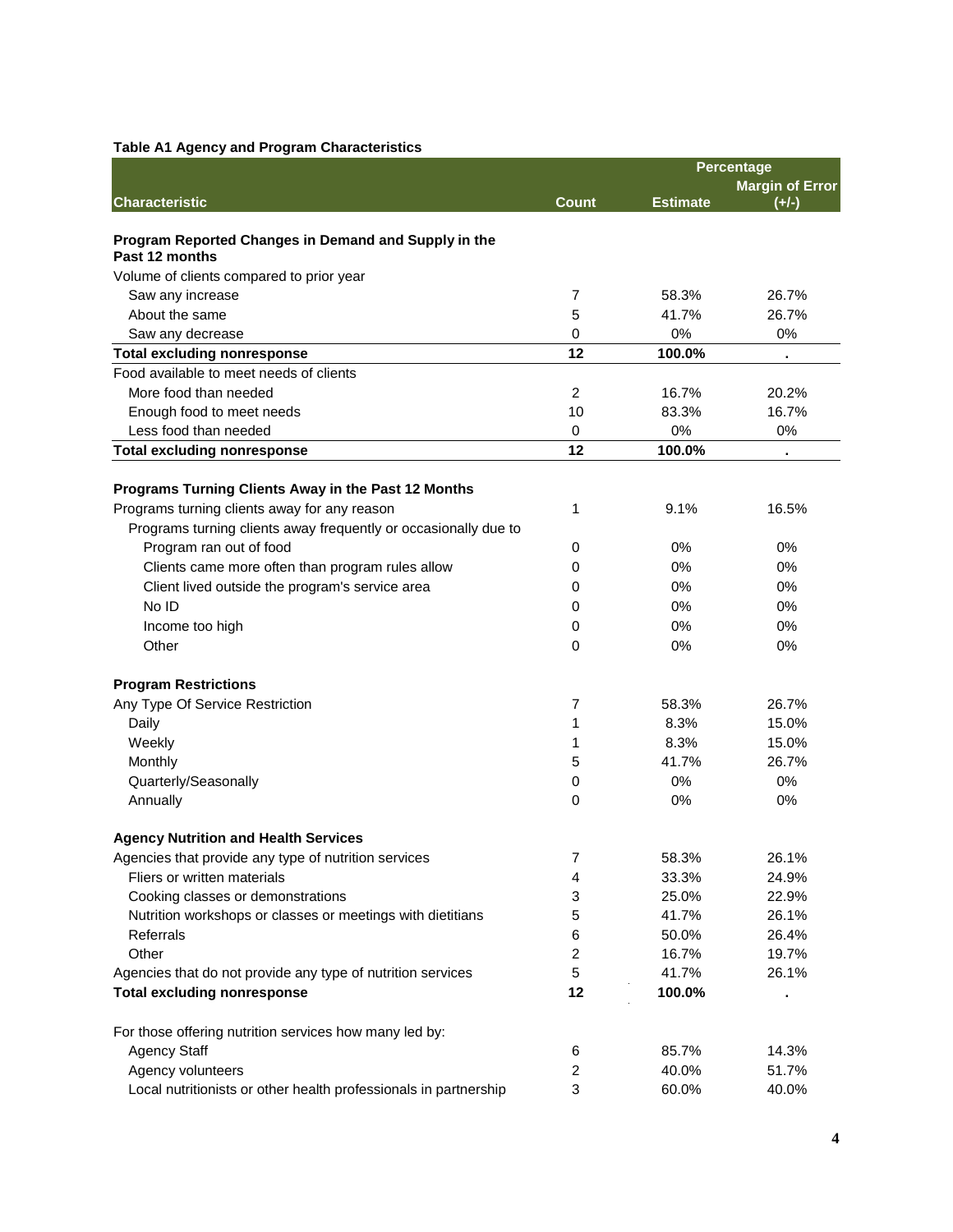|                                                                                                     |                | Percentage      |                        |
|-----------------------------------------------------------------------------------------------------|----------------|-----------------|------------------------|
|                                                                                                     |                |                 | <b>Margin of Error</b> |
| <b>Characteristic</b>                                                                               | <b>Count</b>   | <b>Estimate</b> | $(+/-)$                |
| with agency                                                                                         |                |                 |                        |
| Staff from food bank                                                                                | 1              | 25.0%           | 58.4%                  |
| Staff from Farm Bureau or Cooperative extension                                                     | 0              | 0%              | 0%                     |
| Staff from local colleges/universities                                                              | 1              | 25.0%           | 58.4%                  |
| Someone else                                                                                        | 1              | 25.0%           | 58.4%                  |
| <b>Agency Obstacles to Distribution of Healthier Foods</b>                                          |                |                 |                        |
| Client reasons (unwillingness to eat, inability to store, etc.)                                     | 6              | 50.0%           | 26.4%                  |
| Too expensive to purchase healthier foods                                                           | 9              | 75.0%           | 22.9%                  |
| Inability to store/handle healthier foods                                                           | 3              | 27.3%           | 25.0%                  |
| Lack of knowledge about healthier foods                                                             | 0              | 0%              | 0%                     |
| Healthier food not a priority                                                                       | 2              | 18.2%           | 21.6%                  |
| Inability to obtain healthier foods from other donors/food sources                                  | 8              | 66.7%           | 24.9%                  |
| <b>Agency Services Related to Government Programs</b>                                               |                |                 |                        |
| Agencies that provided any SNAP-related services                                                    | $\overline{7}$ | 58.3%           | 26.1%                  |
| Screening for eligibility                                                                           | 1              | 8.3%            | 14.6%                  |
| Application assistance                                                                              | 3              | 27.3%           | 25.0%                  |
| Education about the program                                                                         | 7              | 58.3%           | 26.1%                  |
| Recertification for the program                                                                     | 3              | 27.3%           | 25.0%                  |
| Agencies that did not provide any SNAP-related services                                             | 5              | 41.7%           | 26.1%                  |
| <b>Total excluding nonresponse</b>                                                                  | 12             | 100.0%          |                        |
| Agency Reasons for Not Offering SNAP Services, Among<br><b>Agencies Reporting Not Offering Them</b> |                |                 |                        |
| Staff-related issues                                                                                | 2              | 50.0%           | 50.0%                  |
| Not enough time                                                                                     | 1              | 25.0%           | 58.4%                  |
| Lacking physical space or equipment                                                                 | 1              | 33.3%           | 66.7%                  |
| SNAP is not part of what this agency does                                                           | 4              | 80.0%           | 20.0%                  |
| Other reason                                                                                        | 1              | 25.0%           | 58.4%                  |
|                                                                                                     |                |                 |                        |
| <b>Agency Services Related to Other Non-SNAP Programs</b>                                           |                |                 |                        |
| Special Supplemental Nutrition Program for Women<br>Infants and Children (WIC)                      | 5              | 41.7%           | 26.1%                  |
| Temporary Assistance for Needy Families (TANF)                                                      | 5              | 41.7%           | 26.1%                  |
| program                                                                                             |                |                 |                        |
| Medicaid or other health care programs                                                              | 7              | 58.3%           | 26.1%                  |
| Supplemental Security income (SSI)                                                                  | 5              | 41.7%           | 26.1%                  |
| Tax preparation or Earned Income Tax Credit (EITC)<br>assistance                                    | 4              | 33.3%           | 24.9%                  |
| Housing assistance like Section 8                                                                   | 5              | 41.7%           | 26.1%                  |
| <b>Agencies Providing Combinations of Other non-SNAP</b><br><b>Program Services</b>                 |                |                 |                        |
| One non-food service                                                                                | 1              | 8.3%            | 14.6%                  |
| Two non-food services                                                                               | 0              | 0%              | 0%                     |
|                                                                                                     |                |                 |                        |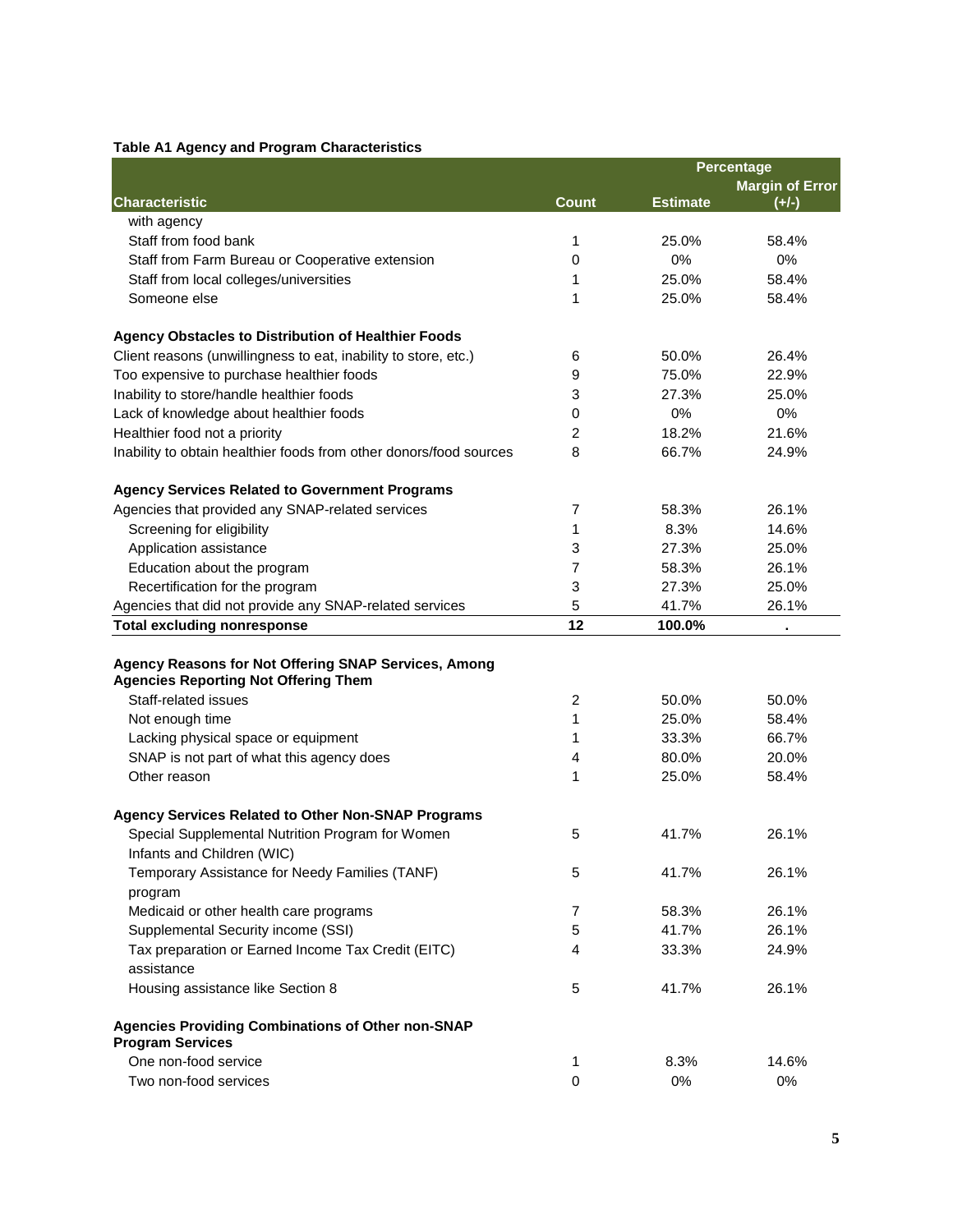|                                                                                 | <b>Percentage</b> |                 |                        |
|---------------------------------------------------------------------------------|-------------------|-----------------|------------------------|
|                                                                                 |                   |                 | <b>Margin of Error</b> |
| <b>Characteristic</b>                                                           | <b>Count</b>      | <b>Estimate</b> | $(+/-)$                |
| Three non-food services                                                         |                   | 8.3%            | 14.6%                  |
| Four or more non-food services                                                  |                   | 8.3%            | 14.6%                  |
| Agency Reductions in the past 12 Months                                         |                   |                 |                        |
| <b>Experienced Cutbacks</b>                                                     | 1                 | 9.1%            | 16.1%                  |
| Cut hours of operation                                                          | 0                 | 0%              | 0%                     |
| Lay off staff                                                                   | 0                 | 0%              | 0%                     |
| Limit the area served                                                           |                   | 8.3%            | 14.6%                  |
| Did not Experience Cutbacks                                                     | 10                | 90.9%           | 9.1%                   |
| <b>Total excluding nonresponse</b>                                              | 11                | 100.0%          |                        |
| Agencies reporting challenges associated with continuing to<br>provide services |                   |                 |                        |
| Not enough money                                                                |                   | 8.3%            | 14.6%                  |
| Not enough food supplies                                                        |                   | 8.3%            | 14.6%                  |
| Not enough paid staff or personnel                                              |                   | 8.3%            | 14.6%                  |
| Not enough volunteers                                                           |                   | 8.3%            | 14.6%                  |
| Not enough money for transportation                                             |                   | 8.3%            | 14.6%                  |
| Building or location problems                                                   |                   | 8.3%            | 14.6%                  |
| Not enough leadership                                                           |                   | 8.3%            | 14.6%                  |
| Not enough community support                                                    |                   | 8.3%            | 14.6%                  |
| Community doesn't need this program                                             |                   | 8.3%            | 14.6%                  |

| Count             |               |                                                    |
|-------------------|---------------|----------------------------------------------------|
| <b>No Funding</b> | Half of total | More than half<br>funding or less of total funding |
|                   |               |                                                    |
| 4                 |               | 4                                                  |
|                   | 3             | 4                                                  |
|                   |               | 0                                                  |
|                   | 5             |                                                    |
| 5                 | 3             |                                                    |
| 6                 | ົ             |                                                    |
|                   |               |                                                    |
|                   |               |                                                    |

|                                                                                            |       | Percentage      |                                  |  |
|--------------------------------------------------------------------------------------------|-------|-----------------|----------------------------------|--|
|                                                                                            | Count | <b>Estimate</b> | <b>Margin of</b><br>$Error(+/-)$ |  |
| Program Reliance on Food Bank: Effect if program no longer<br>received food from food bank |       |                 |                                  |  |
| Major effect                                                                               | 8     | 66.7%           | 25.5%                            |  |
| Minor effect                                                                               | 4     | 33.3%           | 25.5%                            |  |
| No effect at all                                                                           | 0     | $0\%$           | 0%                               |  |
| Total excluding nonresponse                                                                | 12    | 100.0%          |                                  |  |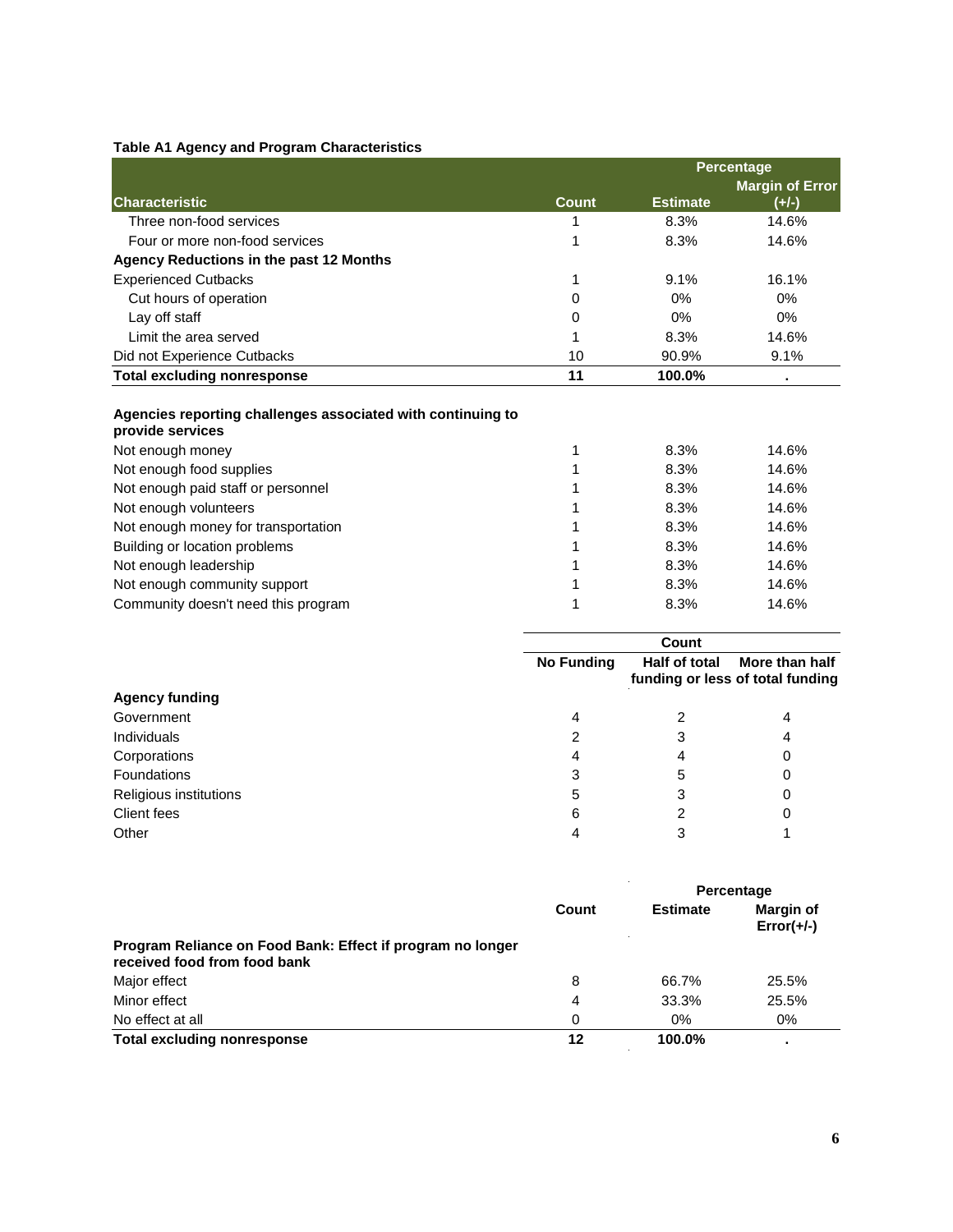#### **Table A2 Client Counts**

|                                                                                                | <b>Weekly</b>     |                     | <b>Monthly</b>    |                     |                   | <b>Annually</b>     |
|------------------------------------------------------------------------------------------------|-------------------|---------------------|-------------------|---------------------|-------------------|---------------------|
|                                                                                                | <b>Duplicated</b> | <b>Unduplicated</b> | <b>Duplicated</b> | <b>Unduplicated</b> | <b>Duplicated</b> | <b>Unduplicated</b> |
|                                                                                                | counts            | counts              | counts            | counts              | counts            | counts              |
| Total number of individual clients, all                                                        | 800               | 600                 | 3.500             | 2,300               | 42,000            | 6,200               |
| programs                                                                                       | $(+/-100)$        | $(+/-100)$          | $(+/-500)$        | $(+/-700)$          | $(+/-5,600)$      | $(+/-2,100)$        |
| Total number of client households,                                                             | 400               | 200                 | 1,800             | 900                 | 21,500            | 2,500               |
| all programs                                                                                   | $(+/-100)$        | $(+/-100)$          | $(+/-300)$        | $(+/-300)$          | $(+/-3,500)$      | $(+/-800)$          |
| Total number of individual clients by<br>meal and grocery programs                             |                   |                     |                   |                     |                   |                     |
| Meal programs                                                                                  | 200               | 200                 | 1,100             | 500                 | 12,800            | 1,000               |
|                                                                                                | $(+/-0)$          | $(+/-0)$            | $(+/-100)$        | $(+/-100)$          | $(+/-1,000)$      | $(+/-100)$          |
| <b>Grocery Programs</b>                                                                        | 600               | 500                 | 2,400             | 2,200               | 29,300            | 6,100               |
|                                                                                                | $(+/-100)$        | $(+/-100)$          | $(+/-500)$        | $(+/-700)$          | $(+/-5,500)$      | $(+/-2,100)$        |
| Total number of individual clients by<br>selected program subtypes (not<br>mutually exclusive) |                   |                     |                   |                     |                   |                     |
| Pantries                                                                                       | 600               | 500                 | 2,400             | 2,100               | 29,300            | 6,000               |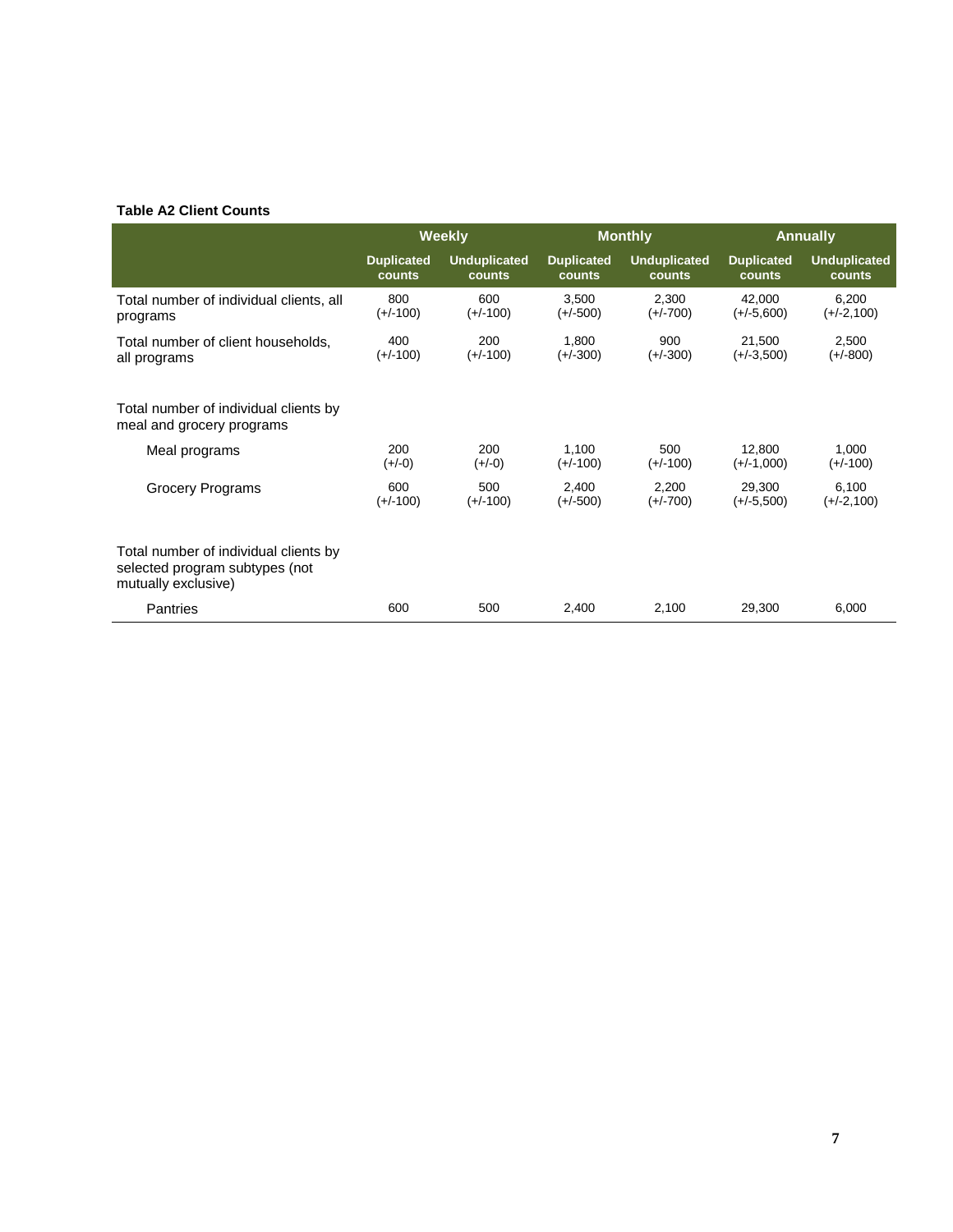|                                                            |                 |                 | <b>Percentage</b>      |
|------------------------------------------------------------|-----------------|-----------------|------------------------|
|                                                            |                 |                 | <b>Margin of Error</b> |
| <b>Characteristic</b>                                      | <b>Count</b>    | <b>Estimate</b> | $(+/-)$                |
| <b>Client Age</b>                                          |                 |                 |                        |
| $0 - 5$                                                    | $^{\mathrm{+}}$ | $^{\mathrm{+}}$ | $^{++}$                |
| $6 - 17$                                                   | $^{++}$         | $^{++}$         | $^{\mathrm{+}}$        |
| 18-29                                                      | $^{\mathrm{+}}$ | $^{\mathrm{+}}$ | $^{\mathrm{+}}$        |
| 30-49                                                      | $^{\mathrm{+}}$ | $^{\mathrm{+}}$ | $^{\mathrm{+}}$        |
| 50-59                                                      | $^{++}$         | $^{\mathrm{+}}$ | $^{++}$                |
| 60-64                                                      | $^{++}$         | $^{\mathrm{+}}$ | $^{\mathrm{+}}$        |
| 65 or older                                                | $^{++}$         | $^{\mathrm{+}}$ | $^{++}$                |
| <b>Total excluding nonresponse</b>                         | $++$            | $^{\tiny{++}}$  | $++$                   |
| <b>Client Race/Ethnicity</b>                               |                 |                 |                        |
| White Non-Hispanic                                         | $^{\mathrm{+}}$ | $^{\mathrm{+}}$ | $^{\mathrm{+}}$        |
| <b>Black Non-Hispanic</b>                                  | $^{\mathrm{+}}$ | $^{\mathrm{+}}$ | $^{\mathrm{+}}$        |
| Hispanic                                                   | $^{\mathrm{+}}$ | $^{\mathrm{+}}$ | $^{\mathrm{+}}$        |
| Other                                                      | $^{\mathrm{+}}$ | $^{\mathrm{+}}$ | $^{\mathrm{+}}$        |
| <b>Total excluding nonresponse</b>                         | $++$            | $++$            | $++$                   |
| <b>Household Size</b>                                      |                 |                 |                        |
| 1 member                                                   | $^{\mathrm{+}}$ | $^{\mathrm{+}}$ | $^{\mathrm{+}}$        |
| 2 to 3 members                                             | $^{++}$         | $^{\mathrm{+}}$ | $^{\mathrm{+}}$        |
| 4 to 6 members                                             | $^{\mathrm{+}}$ | $^{\mathrm{+}}$ | $^{\mathrm{+}}$        |
| More than 6 members                                        | $^{\mathrm{+}}$ | $^{\mathrm{+}}$ | $^{\mathrm{+}}$        |
| <b>Total excluding nonresponse</b>                         | $++$            | $^{++}$         | $++$                   |
|                                                            |                 |                 |                        |
| Primary Language Spoken By Adults at Home                  |                 |                 |                        |
| English                                                    | $^{\mathrm{+}}$ | $^{\mathrm{+}}$ | $^{\mathrm{+}}$        |
| Spanish                                                    | $^{++}$         | $^{\mathrm{+}}$ | $^{++}$                |
| Other                                                      | $^{++}$         | $^{\mathrm{+}}$ | $^{++}$                |
|                                                            |                 |                 |                        |
| <b>Housing</b>                                             |                 |                 |                        |
| Non-temporary housing                                      | $^{\mathrm{+}}$ | $^{\mathrm{+}}$ | $^{++}$                |
| House or townhouse                                         | 390             | 42.6%           | 32.4%                  |
| Apartment                                                  | 357             | 39.0%           | 10.0%                  |
| Mobile home or house trailer                               | 160             | 17.5%           | 24.2%                  |
| Other                                                      | $^{\mathrm{+}}$ | $^{\mathrm{+}}$ | $^{\mathrm{+}}$        |
| Temporary housing                                          | $^{\mathrm{+}}$ | $^{\mathrm{+}}$ | $^{\mathrm{+}}$        |
| <b>Total excluding nonresponse</b>                         | $++$            | $^{++}$         | $++$                   |
| Households without access to stove, microwave or hot plate | $^{\mathrm{+}}$ | $^{\mathrm{+}}$ | $^{\mathrm{++}}$       |
| Households without access to refrigeration                 | $^{\mathrm{+}}$ | $^{\mathrm{+}}$ | $^{++}$                |
|                                                            |                 |                 |                        |
| Housing payment arrangements (non-temporary housing)       |                 |                 |                        |
| Own with Mortgage                                          | $^{++}$         | $^{\mathrm{+}}$ | $^{\mathrm{++}}$       |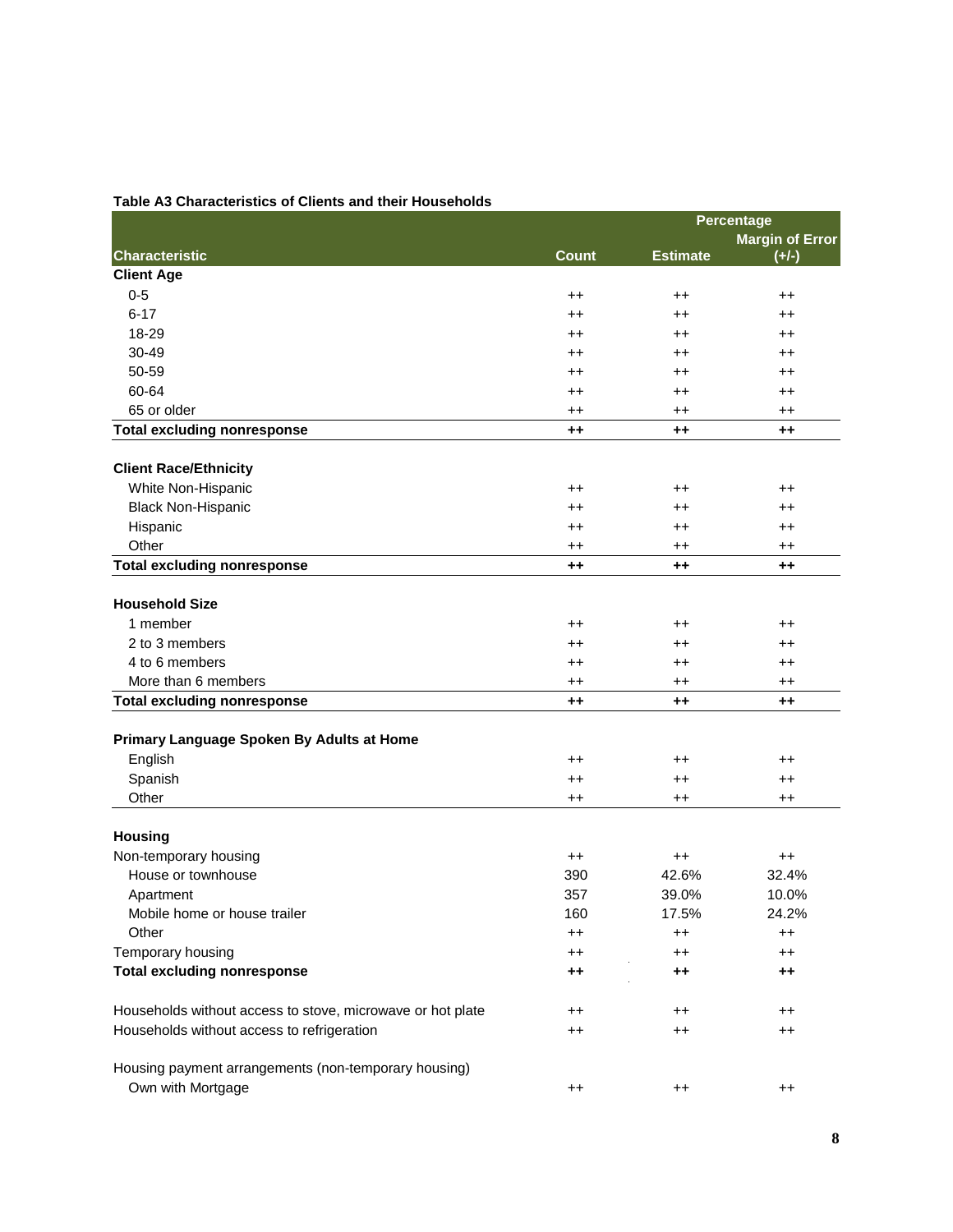|                                                                                     |                  | Percentage       |                        |
|-------------------------------------------------------------------------------------|------------------|------------------|------------------------|
|                                                                                     |                  |                  | <b>Margin of Error</b> |
| <b>Characteristic</b>                                                               | <b>Count</b>     | <b>Estimate</b>  | $(+/-)$                |
| Own free and clear                                                                  | $^{++}$          | $++$             | $^{++}$                |
| Rent or Lease                                                                       | $^{\mathrm{+}}$  | $^{\mathrm{+}}$  | $^{\mathrm{++}}$       |
| Do not have to pay rent                                                             | ++               | $^{\mathrm{+}}$  | $^{\mathrm{+}}$        |
| <b>Total excluding nonresponse</b>                                                  | $++$             | $++$             | $++$                   |
| Respondents lived at least two places in the past 12 months                         | 160              | 17.4%            | 14.7%                  |
| Respondents started living with another person or family                            | $^{++}$          | $^{++}$          | $^{++}$                |
| Respondents experienced foreclosure or eviction in the past five<br>years           | 172              | 19.1%            | 24.4%                  |
| <b>Education</b>                                                                    |                  |                  |                        |
| Household Highest Education Level                                                   |                  |                  |                        |
| Less than high school                                                               | $^{\mathrm{+}}$  | $^{\mathrm{+}}$  | $^{\mathrm{++}}$       |
| High school diploma                                                                 | $^{\mathrm{+}}$  | $^{\mathrm{+}}$  | $^{\mathrm{++}}$       |
| General equivalency diploma or GED                                                  | $^{\mathrm{+}}$  | ++               | $^{\mathrm{++}}$       |
| Business, trade, or technical license, certificate, or degree<br>beyond high school | $^{\mathrm{+}}$  | $^{\mathrm{++}}$ | $^{\mathrm{+}}$        |
| Some college beyond high school or a 2-year college degree                          | ++               | $^{\mathrm{+}}$  | $^{\mathrm{+}}$        |
| Four-year college degree or higher                                                  | ++               | $^{\mathrm{+}}$  | $^{\mathrm{+}}$        |
| <b>Total excluding nonresponse</b>                                                  | ++               | ++               | $^{\tiny{++}}$         |
| <b>Client Education level</b>                                                       |                  |                  |                        |
| Less than high school                                                               | $^{\mathrm{++}}$ | ++               | $^{\mathrm{++}}$       |
| High school diploma                                                                 | ++               | $^{\mathrm{+}}$  | $^{\mathrm{+}}$        |
| General equivalency diploma or GED                                                  | $^{\mathrm{+}}$  | $^{\mathrm{+}}$  | $^{\mathrm{++}}$       |
| Business, trade, or technical license, certificate, or degree<br>beyond high school | $^{\mathrm{+}}$  | $^{\mathrm{+}}$  | $^{\mathrm{++}}$       |
| Some college beyond high school or a 2-year college degree                          | $^{\mathrm{+}}$  | $^{\mathrm{+}}$  | $^{\mathrm{+}}$        |
| Four-year college degree or higher                                                  | $^{\mathrm{+}}$  | $^{\mathrm{+}}$  | $^{\mathrm{+}}$        |
| <b>Total excluding nonresponse</b>                                                  | ++               | ++               | $^{\mathrm{+}}$        |
| <b>Military Service</b>                                                             |                  |                  |                        |
| No household member has ever served                                                 | $^{\mathrm{+}}$  | $^{\mathrm{+}}$  | $^{\mathrm{++}}$       |
| At least one household member has served                                            | ++               | ++               | $^{\mathrm{+}}$        |
| Not currently serving                                                               | $^{\mathrm{+}}$  |                  |                        |
| Household member currently serving                                                  | $^{\mathrm{+}}$  | $^{\mathrm{+}}$  | $^{\mathrm{++}}$       |
| Unknown if currently serving                                                        | $^{\mathrm{+}}$  | $^{\mathrm{+}}$  | $^{\mathrm{+}}$        |
| <b>Total excluding nonresponse</b>                                                  | $++$             | $+ +$            | $++$                   |

**not be working)** Work Status Worked for pay in the last 4 weeks 313 34.1% 33.4% Worked for pay in the last 12 months 433 47.2% 34.8% Currently out of work 603 65.9% 33.4% Currently out of work, but actively looking in the last 4 weeks ++ ++ ++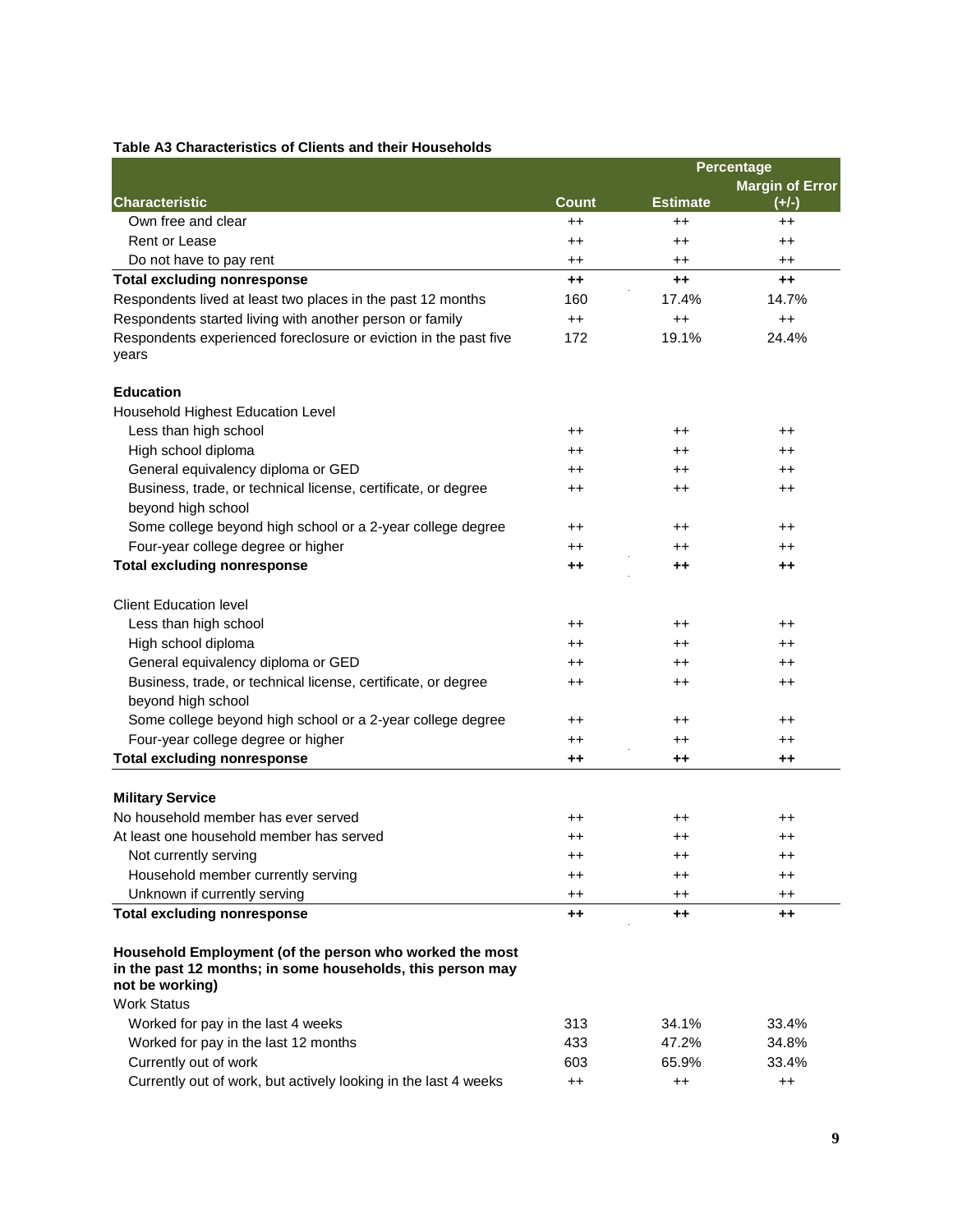|                                                                                            | Percentage       |                          |                        |
|--------------------------------------------------------------------------------------------|------------------|--------------------------|------------------------|
|                                                                                            |                  |                          | <b>Margin of Error</b> |
| <b>Characteristic</b>                                                                      | <b>Count</b>     | <b>Estimate</b>          | $(+/-)$                |
| Hours worked per week, among persons who worked the most in<br>the household               |                  |                          |                        |
| 1-10 hours per week                                                                        | $^{\mathrm{+}}$  | $^{\mathrm{+}}$          | $^{\mathrm{+}}$        |
| 11-20 hours per week                                                                       | $^{\mathrm{+}}$  | $^{\mathrm{+}}$          | $^{\mathrm{+}}$        |
| 21-30 hours per week                                                                       | $^{\mathrm{+}}$  | $^{\mathrm{+}}$          | $^{\mathrm{+}}$        |
| 31-40 hours per week                                                                       | $^{\mathrm{+}}$  | $^{\mathrm{+}}$          | $^{\mathrm{+}}$        |
| Over 40 hours per week                                                                     | $^{\mathrm{++}}$ | $^{\mathrm{+}}$          | $^{\mathrm{+}}$        |
| <b>Total excluding nonresponse</b>                                                         | $^{++}$          | $^{\mathrm{+}}$          | $++$                   |
| Time out of work, among households where previously most<br>employed person is not working |                  |                          |                        |
| Less than 1 month                                                                          | $^{\mathrm{+}}$  | $^{\mathrm{+}}$          | $^{\mathrm{+}}$        |
| 1-6 months                                                                                 | $^{\mathrm{+}}$  | $^{\mathrm{+}}$          | $^{\mathrm{+}}$        |
| 7-12 months                                                                                | $^{\mathrm{+}}$  | $^{\mathrm{+}}$          | $^{\mathrm{+}}$        |
| More than 1 year                                                                           | $^{\mathrm{+}}$  | $^{\mathrm{+}}$          | $^{\mathrm{+}}$        |
| <b>Total excluding nonresponse</b>                                                         | $++$             | $^{\mathrm{+}}$          | $++$                   |
| Out of the workforce, in the past 4 weeks, and not looking for<br>work because             |                  |                          |                        |
| Retired                                                                                    | $^{\mathrm{+}}$  | $^{\mathrm{+}}$          | $^{\mathrm{+}}$        |
| Disabled/poor health; caretaker for another person                                         | $^{\mathrm{+}}$  | $^{\mathrm{+}}$          | $^{\mathrm{+}}$        |
| Other                                                                                      | $^{\mathrm{+}}$  | $^{\mathrm{+}}$          | $^{\mathrm{+}}$        |
| <b>Total excluding nonresponse</b>                                                         | $^{\mathrm{+}}$  | ++                       | $^{\tiny{++}}$         |
| <b>Potential Barriers and Bridges to Employment</b>                                        |                  |                          |                        |
| Respondent responsible for grandchildren in household                                      | $^{\mathrm{+}}$  | $^{\mathrm{+}}$          | $^{\mathrm{+}}$        |
| Household member(s) released from prison in the past<br>12 months                          | $^{\mathrm{+}}$  | $^{\mathrm{+}}$          | $^{\mathrm{+}}$        |
| Adult client student status                                                                |                  |                          |                        |
| Full-time student(s)                                                                       | $^{\mathrm{+}}$  | ++                       | $^{\mathrm{+}}$        |
| Part-time student(s)                                                                       | $^{\mathrm{+}}$  | $^{\mathrm{+}}$          | $^{\mathrm{+}}$        |
|                                                                                            |                  |                          |                        |
| Health, Health Insurance, and Medical Bills                                                |                  |                          |                        |
| Household: Health status of respondent                                                     |                  |                          |                        |
| Excellent                                                                                  | $^{\mathrm{+}}$  | $^{\mathrm{+}}$          | $^{\mathrm{+}}$        |
| Very good                                                                                  | $^{\mathrm{+}}$  | $^{\mathrm{+}}$          | $^{\mathrm{+}}$        |
| Good                                                                                       | $^{\mathrm{++}}$ | $^{\mathrm{+}}$          | $^{\mathrm{+}}$        |
| Fair                                                                                       | $^{\mathrm{+}}$  | $^{\mathrm{+}}$          | $^{\mathrm{+}}$        |
| Poor                                                                                       | $^{\mathrm{+}}$  | $^{\mathrm{+}}$          | $^{\mathrm{+}}$        |
| <b>Total excluding nonresponse</b>                                                         | $^{++}$          | $^{\mathrm{+}}$          | $^{\tiny{++}}$         |
| Household member in poor health                                                            |                  |                          |                        |
| Household member with diabetes                                                             | $^{++}$<br>267   | $^{\mathrm{+}}$<br>29.8% | $^{++}$<br>35.9%       |
| Household member with high blood pressure                                                  | 280              | 31.2%                    | 16.2%                  |
| Household: no member has health insurance                                                  | $^{++}$          | $^{\mathrm{+}}$          | $^{++}$                |
| Household with unpaid medical bills                                                        | 264              | 32.6%                    | 30.6%                  |
|                                                                                            |                  |                          |                        |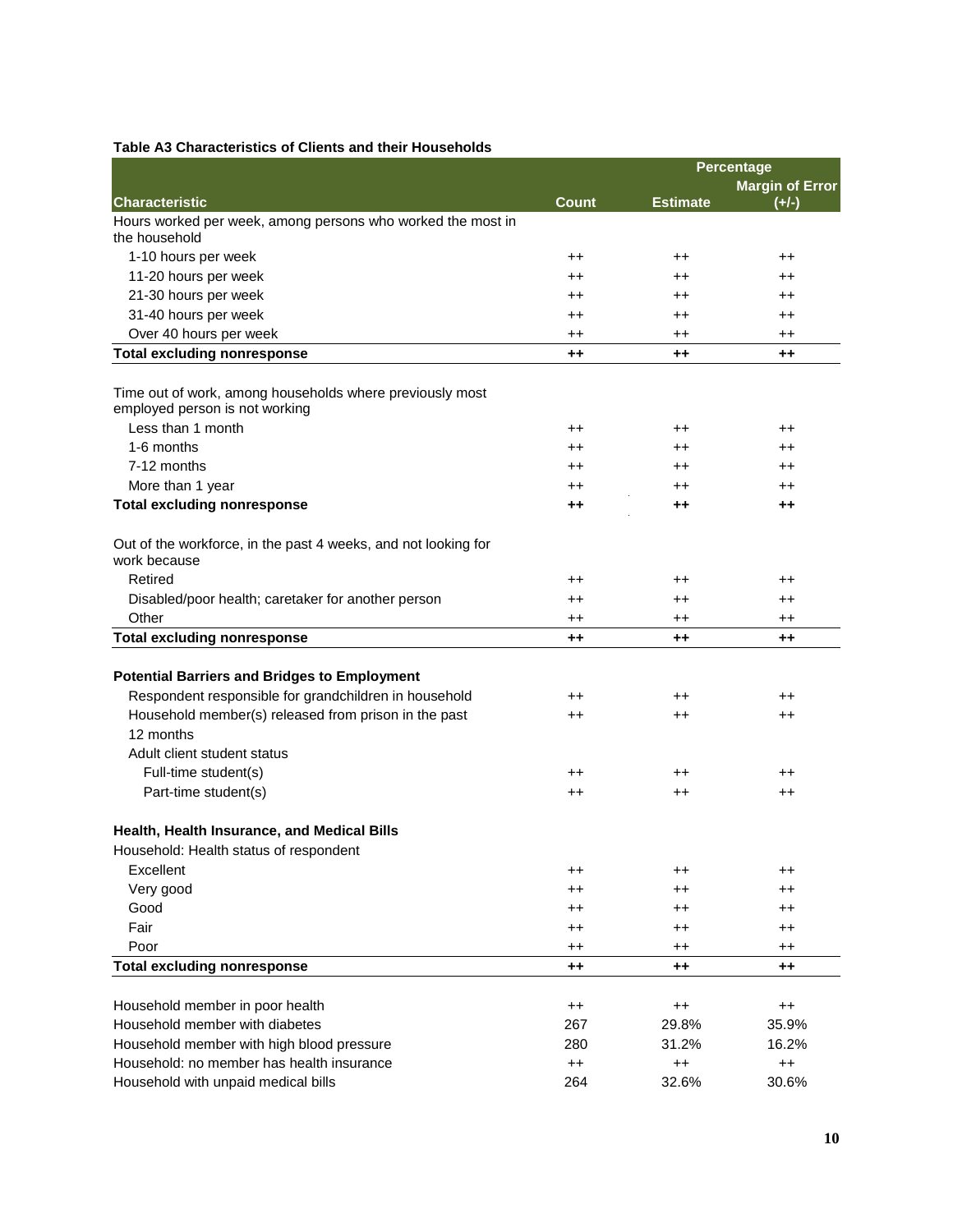| ו ווסווט מווע הוכוו                           |              | Percentage      |                        |
|-----------------------------------------------|--------------|-----------------|------------------------|
|                                               |              |                 | <b>Margin of Error</b> |
| <b>Characteristic</b>                         | <b>Count</b> | <b>Estimate</b> | $(+/-)$                |
| <b>Income</b>                                 |              |                 |                        |
| Household Annual Income                       |              |                 |                        |
| \$0                                           | $^{++}$      | $^{\mathrm{+}}$ | $^{\mathrm{+}}$        |
| $$1 - $10,000$                                | $^{++}$      | $^{\mathrm{+}}$ | $^{\mathrm{++}}$       |
| \$10,001 - \$20,000                           | $++$         | $^{++}$         | $++$                   |
| \$20,001 - \$30,000                           | $^{++}$      | $^{\mathrm{+}}$ | $^{\mathrm{++}}$       |
| More than \$30,000                            | $^{++}$      | $^{\mathrm{+}}$ | $^{++}$                |
| <b>Total excluding nonresponse</b>            | $++$         | $++$            | $++$                   |
| Household Annual Income as % of Poverty Level |              |                 |                        |
| 0% (no income)                                | $^{++}$      | $^{\mathrm{+}}$ | $^{\mathrm{++}}$       |
| 1% - 50%                                      | $++$         | $^{++}$         | $^{++}$                |
| 51% - 75%                                     | $++$         | $++$            | $++$                   |
| 76% - 100%                                    | $++$         | $^{\mathrm{+}}$ | $++$                   |
| 101%-130%                                     | $^{++}$      | $^{\mathrm{+}}$ | $++$                   |
| 131% - 150%                                   | $^{++}$      | $^{\mathrm{+}}$ | $^{++}$                |
| 151% - 185%                                   | $^{++}$      | $^{++}$         | $^{++}$                |
| 186% or higher                                | $^{++}$      | $^{++}$         | $^{++}$                |
| <b>Total excluding nonresponse</b>            | $++$         | $++$            | $++$                   |
| Household Monthly Income                      |              |                 |                        |
| \$0                                           | $^{++}$      | $^{\mathrm{+}}$ | $^{\mathrm{+}}$        |
| $$1 - $1,000$                                 | $^{++}$      | $^{++}$         | $^{++}$                |
| $$1,001 - $2,000$                             | $^{++}$      | $^{++}$         | $++$                   |
| $$2,001 - $3,000$                             | $^{++}$      | $^{++}$         | $++$                   |
| More than \$3,000                             | $++$         | $^{++}$         | $^{++}$                |
| <b>Total excluding nonresponse</b>            | $^{++}$      | $^{\tiny{++}}$  | $++$                   |
| Households living in poverty                  | 494          | 82.4%           | 17.6%                  |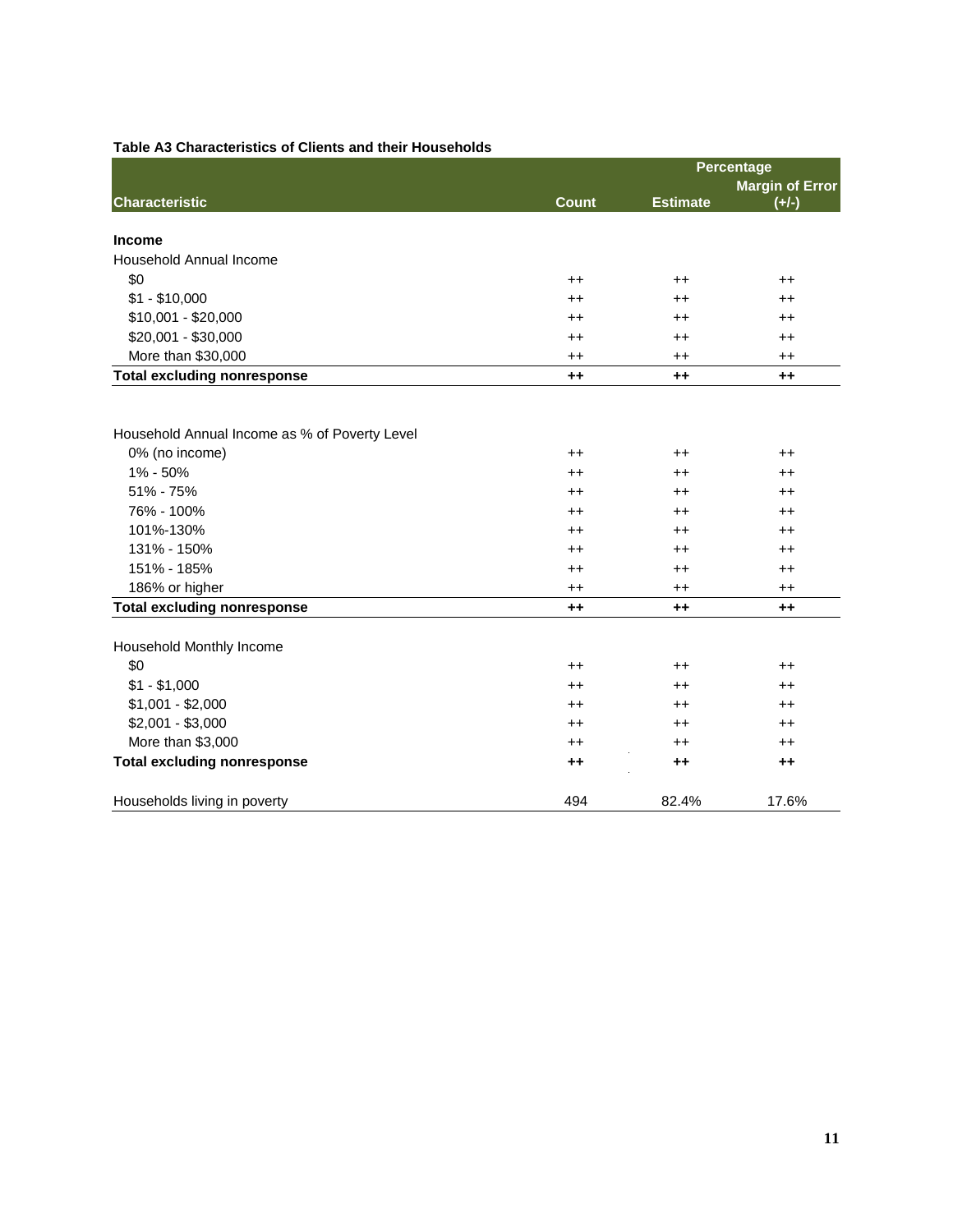#### **Table A4 Clients Use of Food Assistance**

|                                                                                              |                 | Percentage       |                        |  |
|----------------------------------------------------------------------------------------------|-----------------|------------------|------------------------|--|
|                                                                                              |                 |                  | <b>Margin of Error</b> |  |
| <b>Characteristic</b>                                                                        | <b>Count</b>    | <b>Estimate</b>  | $(+/-)$                |  |
| <b>Food Security</b>                                                                         |                 |                  |                        |  |
| Food secure                                                                                  | 407             | 45.3%            | 15.8%                  |  |
| Food insecure                                                                                | 491             | 54.7%            | 15.8%                  |  |
| <b>Total excluding nonresponse</b>                                                           | 898             | 100.0%           |                        |  |
|                                                                                              |                 |                  |                        |  |
| <b>Spending Tradeoffs</b>                                                                    |                 |                  |                        |  |
| Choose between paying for food and paying for other<br>expenses (ever in the past 12 months) |                 |                  |                        |  |
| Medicine/medical care                                                                        | 369             | 46.4%            | 15.1%                  |  |
| <b>Utilities</b>                                                                             | 218             | 37.8%            | 32.9%                  |  |
| Housing                                                                                      | 278             | 45.0%            | 43.0%                  |  |
| Transportation                                                                               | 241             | 29.8%            | 29.4%                  |  |
| Education                                                                                    | 107             | 13.2%            | 10.6%                  |  |
|                                                                                              |                 |                  |                        |  |
| Choice of food versus medical care                                                           |                 |                  |                        |  |
| Every month                                                                                  | 128             | 16.1%            | 19.2%                  |  |
| Sometimes                                                                                    | 240             | 30.2%            | 16.0%                  |  |
| Never                                                                                        | 427             | 53.6%            | 15.1%                  |  |
| <b>Total excluding nonresponse</b>                                                           | 796             | 100.0%           | $\blacksquare$         |  |
|                                                                                              |                 |                  |                        |  |
| Choice of food versus utilities                                                              |                 |                  |                        |  |
| Every month                                                                                  | 87              | 15.2%            | 11.1%                  |  |
| Sometimes                                                                                    | 130             | 22.6%            | 32.6%                  |  |
| Never                                                                                        | 359             | 62.2%            | 32.9%                  |  |
| <b>Total excluding nonresponse</b>                                                           | 577             | 100.0%           |                        |  |
|                                                                                              |                 |                  |                        |  |
| Choice of food versus housing                                                                |                 |                  |                        |  |
| Every month                                                                                  | $^{++}$         | $^{\mathrm{+}}$  | $^{++}$                |  |
| Sometimes                                                                                    | $^{\mathrm{+}}$ | $^{\mathrm{++}}$ | $^{\mathrm{+}}$        |  |
| Never                                                                                        | $^{\mathrm{+}}$ | $^{\mathrm{+}}$  | $^{\mathrm{+}}$        |  |
| <b>Total excluding nonresponse</b>                                                           | $^{\tiny{++}}$  | ++               | $^{\tiny{++}}$         |  |
|                                                                                              |                 |                  |                        |  |
| Choice of food versus transportation                                                         |                 |                  |                        |  |
| Every month                                                                                  | 104             | 12.8%            | 10.7%                  |  |
| Sometimes                                                                                    | 138             | 17.0%            | 27.0%                  |  |
| Never                                                                                        | 568             | 70.2%            | 29.4%                  |  |
| <b>Total excluding nonresponse</b>                                                           | 809             | 100.0%           |                        |  |
|                                                                                              |                 |                  |                        |  |
| Choice of food versus education                                                              |                 |                  |                        |  |
| Every month                                                                                  | $^{\mathrm{+}}$ | $^{\mathrm{+}}$  | $^{\mathrm{+}}$        |  |
| Sometimes                                                                                    | $^{\mathrm{+}}$ | $^{\mathrm{+}}$  | $^{\mathrm{+}}$        |  |
| Never                                                                                        | $^{\mathrm{+}}$ | $^{\mathrm{++}}$ | $^{\mathrm{+}}$        |  |
| <b>Total excluding nonresponse</b>                                                           | $^{++}$         | $^{\mathrm{+}}$  | $++$                   |  |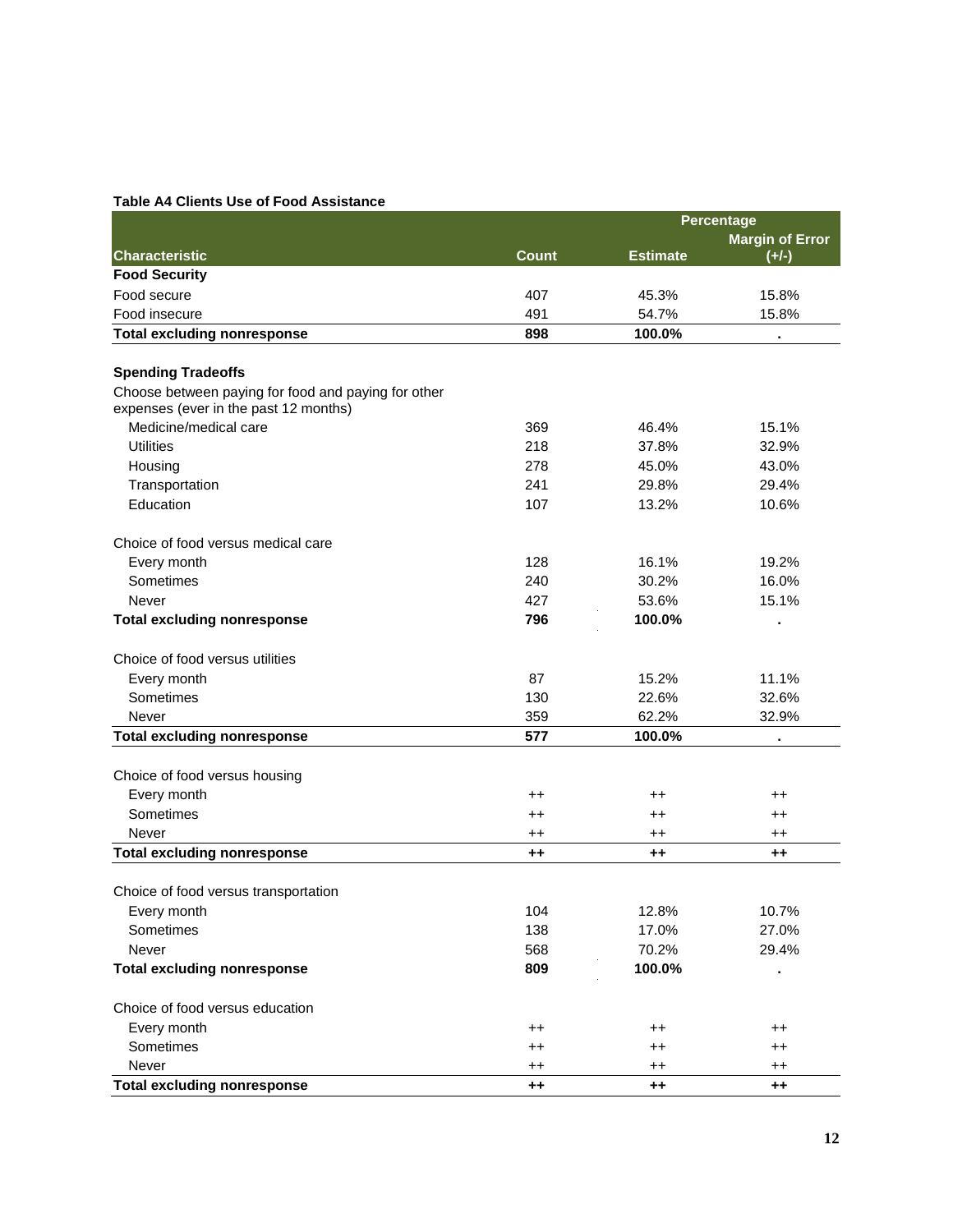## **Table A4 Clients Use of Food Assistance**

|                                                                                     | Percentage       |                 |                        |
|-------------------------------------------------------------------------------------|------------------|-----------------|------------------------|
|                                                                                     |                  |                 | <b>Margin of Error</b> |
| <b>Characteristic</b>                                                               | <b>Count</b>     | <b>Estimate</b> | $(+/-)$                |
|                                                                                     |                  |                 |                        |
|                                                                                     |                  |                 |                        |
| <b>Household SNAP Participation</b>                                                 |                  |                 |                        |
| <b>Currently receiving SNAP</b>                                                     | 658              | 80.9%           | 19.1%                  |
| Not currently receiving SNAP                                                        | 156              | 19.1%           | 20.0%                  |
| Never Applied                                                                       | $^{++}$          | $^{++}$         | $^{++}$                |
| <b>Have Applied</b>                                                                 | $^{\mathrm{+}}$  | $^{\mathrm{+}}$ | $^{\mathrm{+}}$        |
| Unknown                                                                             | $^{++}$          | $^{++}$         | $^{++}$                |
| <b>Total excluding nonresponse</b>                                                  | 814              | 100.0%          |                        |
| Time to exhaustion of benefits for households receiving<br><b>SNAP</b>              |                  |                 |                        |
| 1 Week or less                                                                      | $^{\mathrm{+}}$  | $^{\mathrm{+}}$ | ++                     |
| 2 Weeks                                                                             | $^{\mathrm{+}}$  | $^{\mathrm{+}}$ | $^{\mathrm{+}}$        |
| 3 Weeks                                                                             | $^{\mathrm{+}}$  | $^{\mathrm{+}}$ | $^{\mathrm{+}}$        |
| 4 Weeks                                                                             | $^{\mathrm{+}}$  | $^{\mathrm{+}}$ | $^{\mathrm{+}}$        |
| More than 4 Weeks                                                                   | $^{\mathrm{+}}$  | $^{\mathrm{+}}$ | $^{\mathrm{+}}$        |
| <b>Total excluding nonresponse</b>                                                  | ++               | $^{\tiny{++}}$  | $++$                   |
| Potential SNAP income eligibility among client<br>households not receiving SNAP     |                  |                 |                        |
| Not income-eligible                                                                 | $^{++}$          | $^{\mathrm{+}}$ | $^{\mathrm{+}}$        |
| Potentially income-eligible                                                         | 104              | 66.8%           | 27.1%                  |
| At 130% threshold                                                                   | $^{++}$          | $^{++}$         | $^{\mathrm{+}}$        |
| At higher broad-based categorical                                                   | $^{\mathrm{+}}$  | $^{\mathrm{+}}$ | $^{\mathrm{+}}$        |
| eligibility (BBCE) threshold                                                        |                  |                 |                        |
| <b>Total excluding nonresponse</b>                                                  | 155              | 100.0%          | ٠                      |
| Reasons for not Applying for SNAP, among households<br>that have never applied      |                  |                 |                        |
| Didn't think eligible                                                               | $^{\mathrm{+}}$  | $^{\mathrm{+}}$ | ++                     |
| Personal reasons                                                                    | ++               | $^{\mathrm{+}}$ | ++                     |
| Too difficult to apply                                                              | $^{\mathrm{+}}$  | $^{\mathrm{+}}$ | $^{\mathrm{+}}$        |
| Never Heard of Program                                                              | $++$             | $^{\mathrm{+}}$ | $^{\mathrm{+}}$        |
| Other                                                                               | $^{\mathrm{++}}$ | $^{\mathrm{+}}$ | ++                     |
| <b>Other Program Participation</b>                                                  |                  |                 |                        |
| Household participation in programs targeted at<br>school-aged children (ages 5-18) |                  |                 |                        |
| Free or reduced-price school lunch programs                                         | $^{\mathrm{+}}$  | $^{\mathrm{+}}$ | $^{\mathrm{+}}$        |
| Free or reduced-price school breakfast programs                                     | $^{\mathrm{+}}$  | $^{\mathrm{+}}$ | ++                     |
| Afterschool snack or meal programs                                                  | $^{\mathrm{+}}$  | $^{\mathrm{+}}$ | $^{\mathrm{+}}$        |
| BackPack weekend food programs                                                      | $^{\mathrm{+}}$  | $^{\mathrm{+}}$ | $^{\mathrm{+}}$        |
| Special Supplemental Nutrition Program for Women,                                   | $^{\mathrm{+}}$  | $^{\mathrm{+}}$ | $^{\mathrm{+}}$        |

Infants and Children (WIC) (among all households)